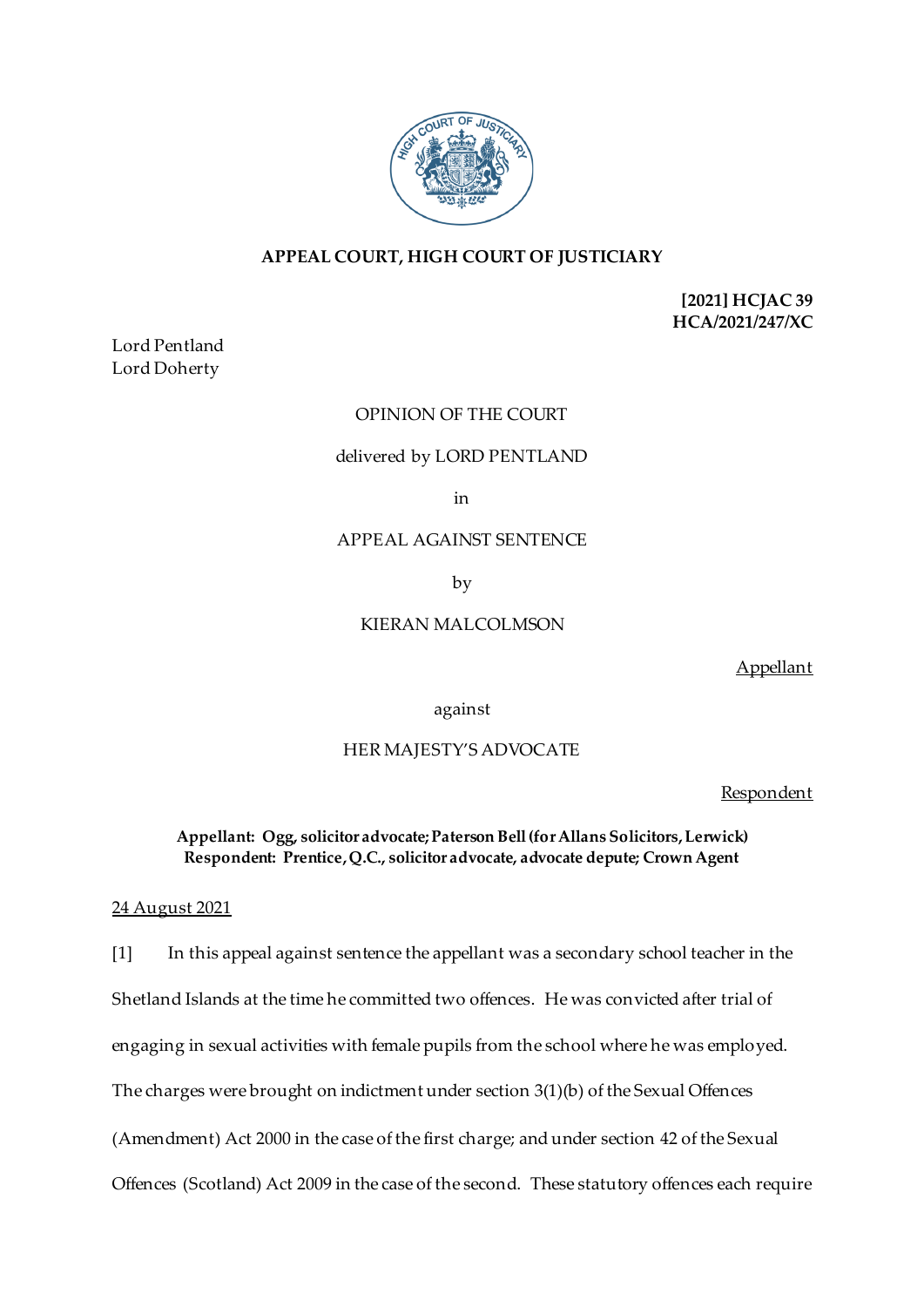it to be shown that the offender engaged in sexual activity with a person under the age of 18 towards whom he stood in a position of trust.

[2] The first offence (charge 1) occurred in 2009 and extended to kissing the victim on the mouth, handling her vagina, penetrating her vagina with his fingers and penetrating her mouth with his penis. The victim was 17 and the appellant was almost 24. The second offence (charge 3) was in 2018; it involved kissing the victim on the mouth and repeatedly asking her to accompany him to a dark and secluded area. The victim was 16 and the appellant was by then 33. The sentencing Sheriff imposed a sentence of imprisonment of 15 months on the first charge and a concurrent term of 6 months on the second.

[3] In his report to this court the Sheriff explains that the evidence at the trial was that the appellant met the two victims late at night or early in the morning at a location where young people in the area, including pupils from his school, would tend to congregate after a night out, most likely involving the consumption of alcohol. The appellant clearly knew this to be the case. At the time of both offences the appellant was intoxicated by alcohol.

[4] The circumstances of charge 1 involved the appellant challenging the victim to a race up a steep hill, and the most serious aspects of the sexual behaviour took place once he was alone with her after that race. The Sheriff observed, justifiably in our view, that there was an element of premeditation in the appellant being alone with the victim.

[5] The offence in charge 3 involved the appellant repeatedly suggesting to the victim, after kissing her, that she should accompany him to a dark and secluded place. Again the Sheriff observed (and we agree) that this suggested premeditation.

[6] In mitigation before the Sheriff it was submitted that a custodial sentence was not necessary. The appellant had no previous criminal convictions. He had the protection of section 204 of the Criminal Procedure (Scotland) Act 1995. He had been suspended from his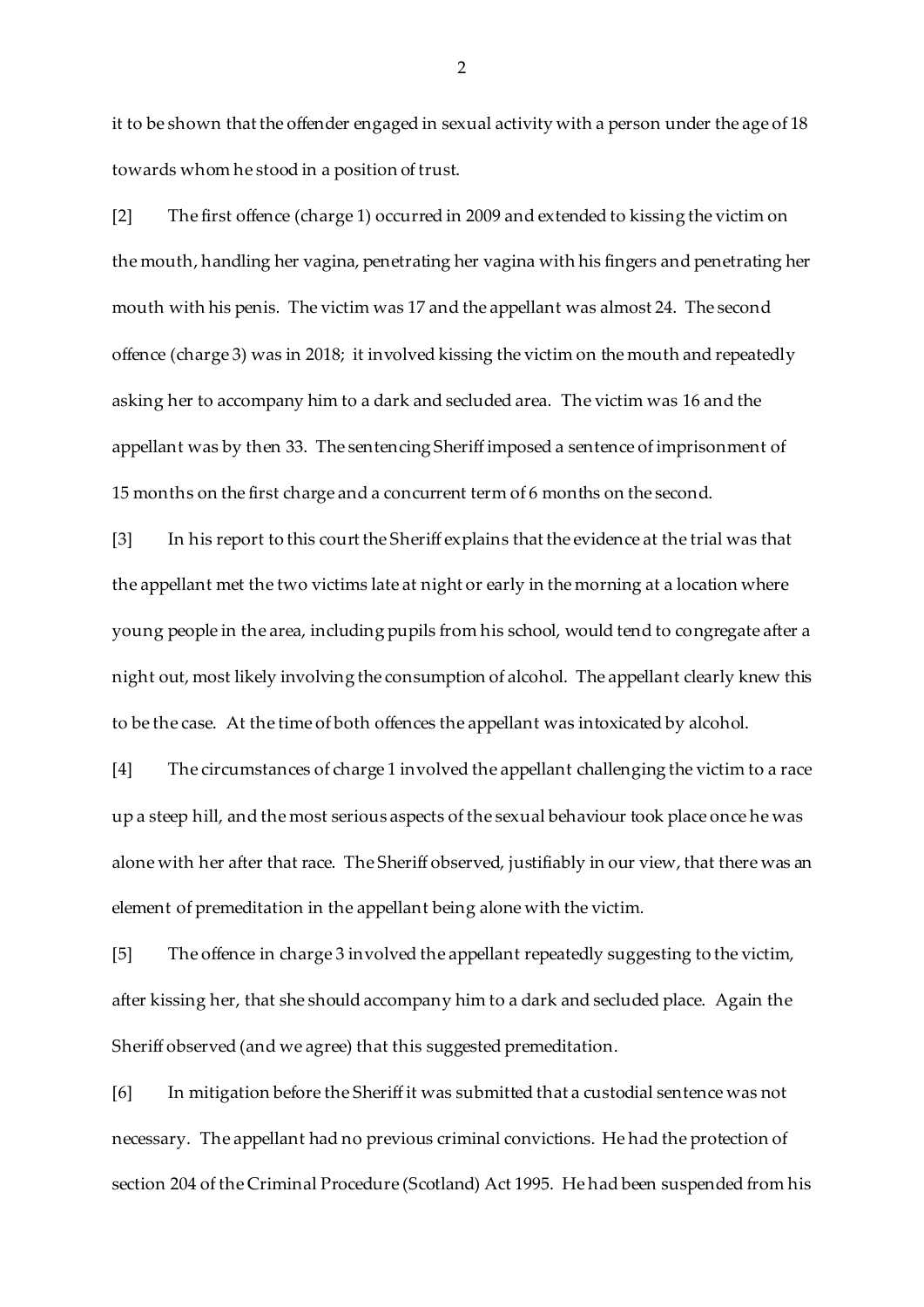employment for two and a half years pending trial. He was dismissed following the convictions. He would never work again as a teacher. He shared the care of his young daughter on an equal basis with his former wife. There had been no grooming of the victims. The offences were described as being random and impulsive. The impact on the victims had not been significant. The appellant had made a positive contribution to the local community in various capacities. He had been assessed in the criminal justice social work report as presenting a low risk of further offending. In the whole circumstances the appropriate disposal was a community-based one.

[7] The Sheriff approached the task of sentencing the appellant on the footing that the offences had not been random and unconnected. The jury had convicted the appellant of the two charges on the basis that he had been engaged in a systematically pursued course of criminal conduct. The offences were so serious that the only appropriate disposal was a custodial one. The Sheriff had regard to certain cases from England and Wales. We shall discuss these in due course. He took account of the appellant's previous good character and of a number of positive testimonials. He recognised that the appellant had been a good teacher and that his career and his reputation had been ruined.

[8] In support of the appeal Ms Ogg submitted that a custodial sentence was inappropriate. If that submission was rejected, she argued that the overall length of the custodial penalty was excessive.

[9] Ms Ogg reiterated all the points that had been made in mitigation to the Sheriff. She submitted that, properly understood, the offences had been committed impulsively whilst the appellant had been under the influence of alcohol after he had been socialising. She stressed that there had been no element of grooming. The age gap between the appellant and the first victim had not been significant. The conduct reflected in charge 3 was a good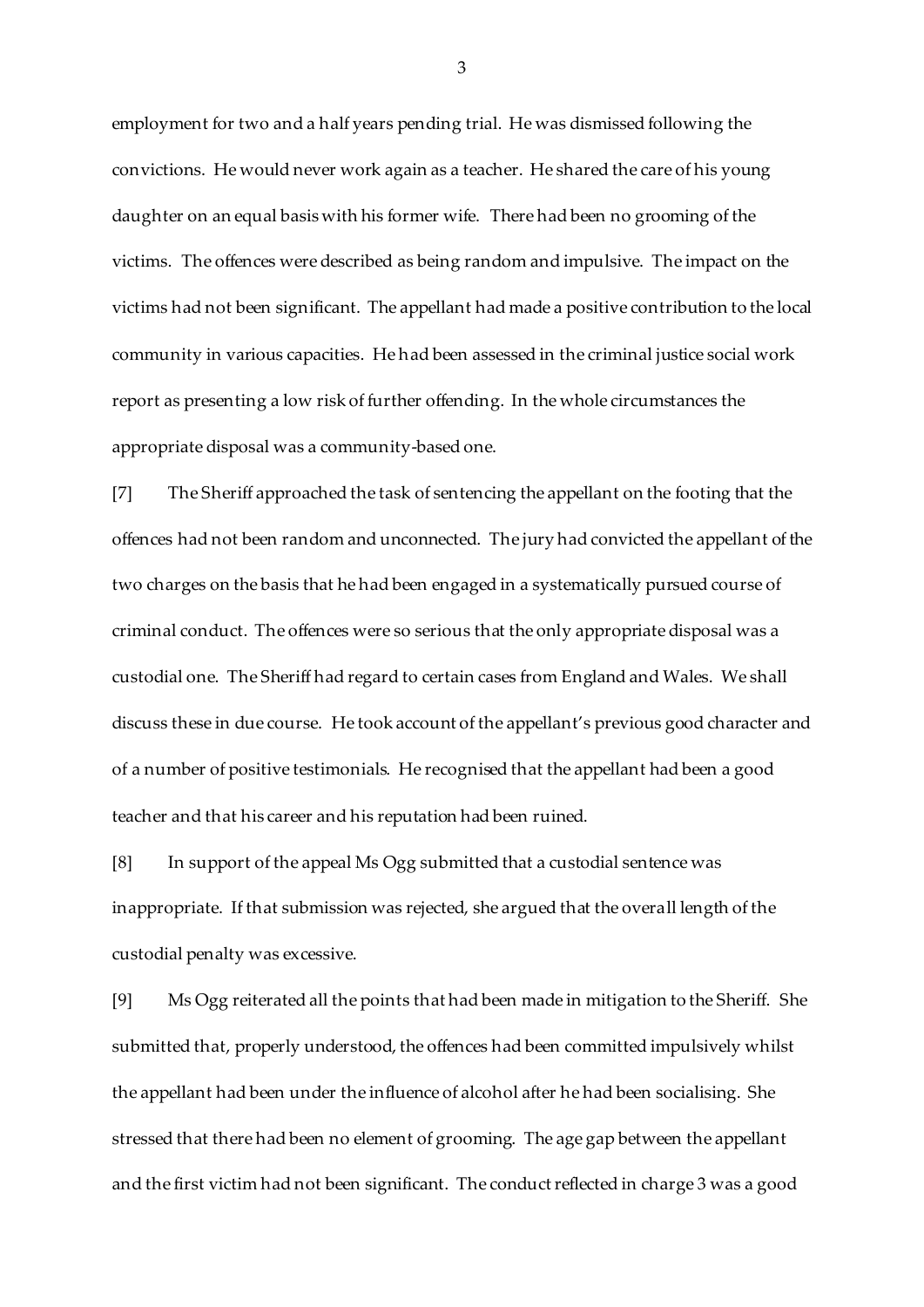deal less serious than that in charge 1. The criminal justice social work report had been favourable to the appellant. A custodial penalty should be a last resort. In any event, a custodial term of 15 months was greater than was necessary to punish the appellant. [10] Ms Ogg drew our attention to two Scottish authorities, but neither of these is in point. The first case, *HMA* v *Collins* [2016] HCJAC 102, was a Crown appeal against an unduly lenient sentence for historic offences of rape perpetrated in secure residential units. This court increased the sentence imposed by the trial judge from 6 years to 10 years imprisonment. The second case, *HMA* v *Cartwright* [2001] SLT 1163, was an unusual one where this court held that account should be taken of the fact that had the appellant been charged at the time he sexually abused one of his pupils, he would have been prosecuted under a statutory provision which carried a maximum penalty of 2 years imprisonment. We have not derived any assistance from these cases.

[11] Ms Ogg also referred to three cases decided in the Court of Appeal of England and Wales: *R* v *Hubbard* [2002] 2 Cr. App. R. (S) 101; *R* v *MacNicol* [2003] EWCA Crim 3093; and *R* v *Battenbo* [2004] EWCA Crim 2553. In each of these cases the appellants had been teachers who were convicted of sexual offences against their pupils in breach of trust. The circumstances of each of those cases were said to be more serious than those of the present case. The sentences imposed on the appellant were, according to Ms Ogg, out of line with those considered to be appropriate by the Court of Appeal for offences of this nature.

[12] Ms Ogg also mentioned the Guidelines issued by the Sentencing Council of England and Wales on sexual offences involving abuse of a position of trust ("Abuse of position of trust: sexual activity with a child/abuse of position of trust: causing or inciting a child to engage in sexual activity"**).** She submitted that whilst charge 1 fell within category 1 of the Guidelines, the level of culpability fell within category B since there was an absence of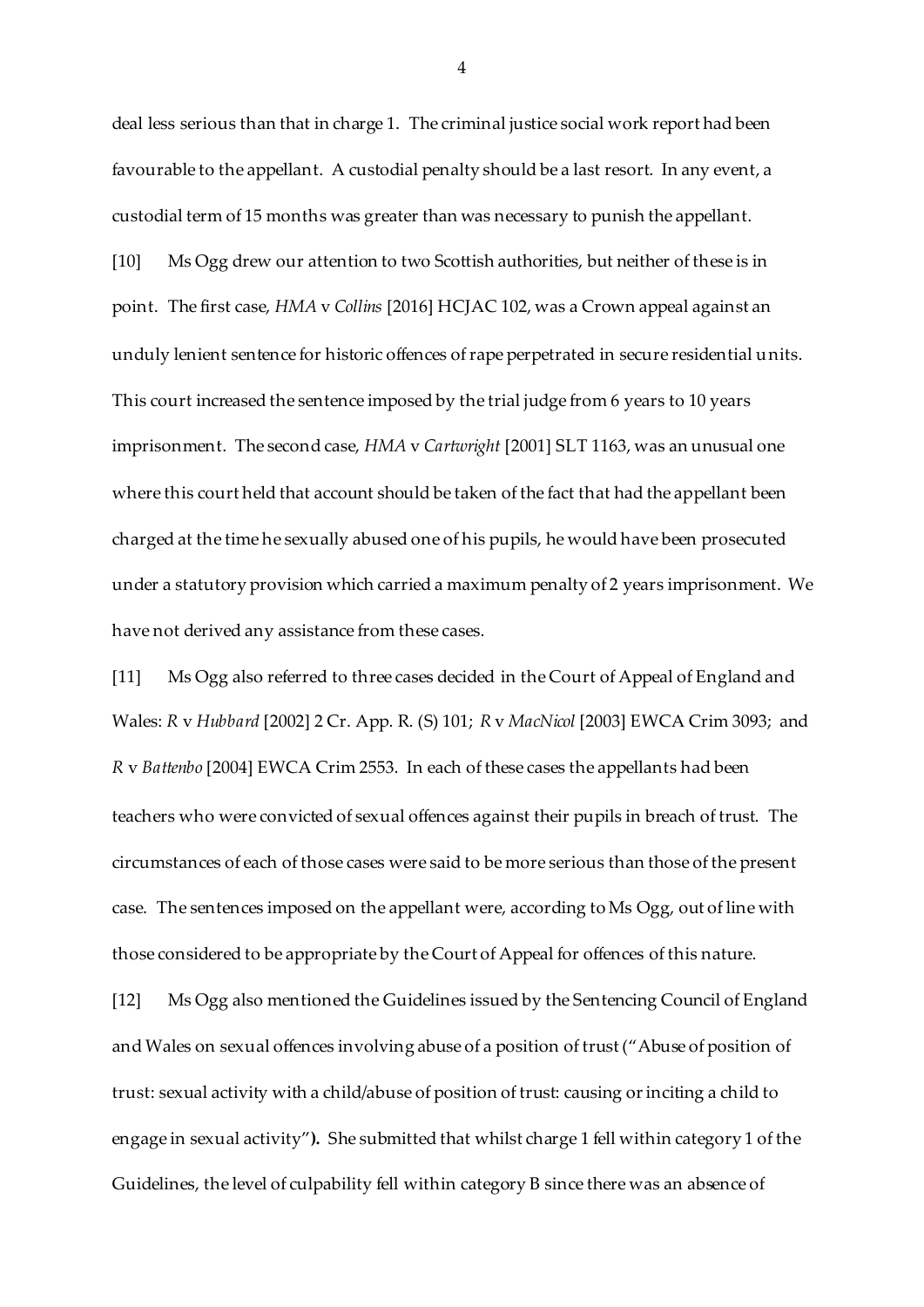aggravating factors. Charge 2 was a category 3 offence. When the mitigating considerations were taken into account, the Guidelines pointed towards a non-custodial disposal for charge 1 as well as for charge 2.

[13] We invited the Advocate Depute to make submissions on the principles which should govern sentencing in cases of the present type. He submitted that the purpose of the legislation was to protect young people against sexual exploitation by persons who held a position of trust in relation to them. Teenage girls were particularly vulnerable to sexual abuse by teachers with whom they might become infatuated. On the relevance of the issue of consent, the Advocate Depute drew attention to what was said by this court in *Rae* v *HMA* [2021] HCJAC 13 at para 22 in the somewhat different context of the strict liability offence of having sexual intercourse with a child under the age of 13 (section 18 of the Sexual Offences (Scotland) Act 2009). Consent was immaterial to the commission of such an offence. The absolute nature of the offence ensured that children were protected against themselves, their own actions, the effect of their developing maturity, and sexual curiosity, as much as from the actions of others. That being so, consent was not a truly mitigating factor. It was more appropriate to view the lack of consent as an aggravation of culpability. [14] The Advocate Depute submitted that the English sentencing guidelines were a useful cross check. Charge 1 fell within harm category 1 as it involved digital penetration of the vagina and penile penetration of the mouth. Charge 3 fell within harm category 3 as there was no penetration and no touching or exposure of naked genitalia or breasts by or of the victim. It was submitted that both offences should be regarded as falling under culpability category B as none of the aggravating factors listed in category A was present. The Advocate Depute added that whilst the factors in category A did not refer specifically to intoxication of the offender as an aggravating consideration, it was obvious that intoxication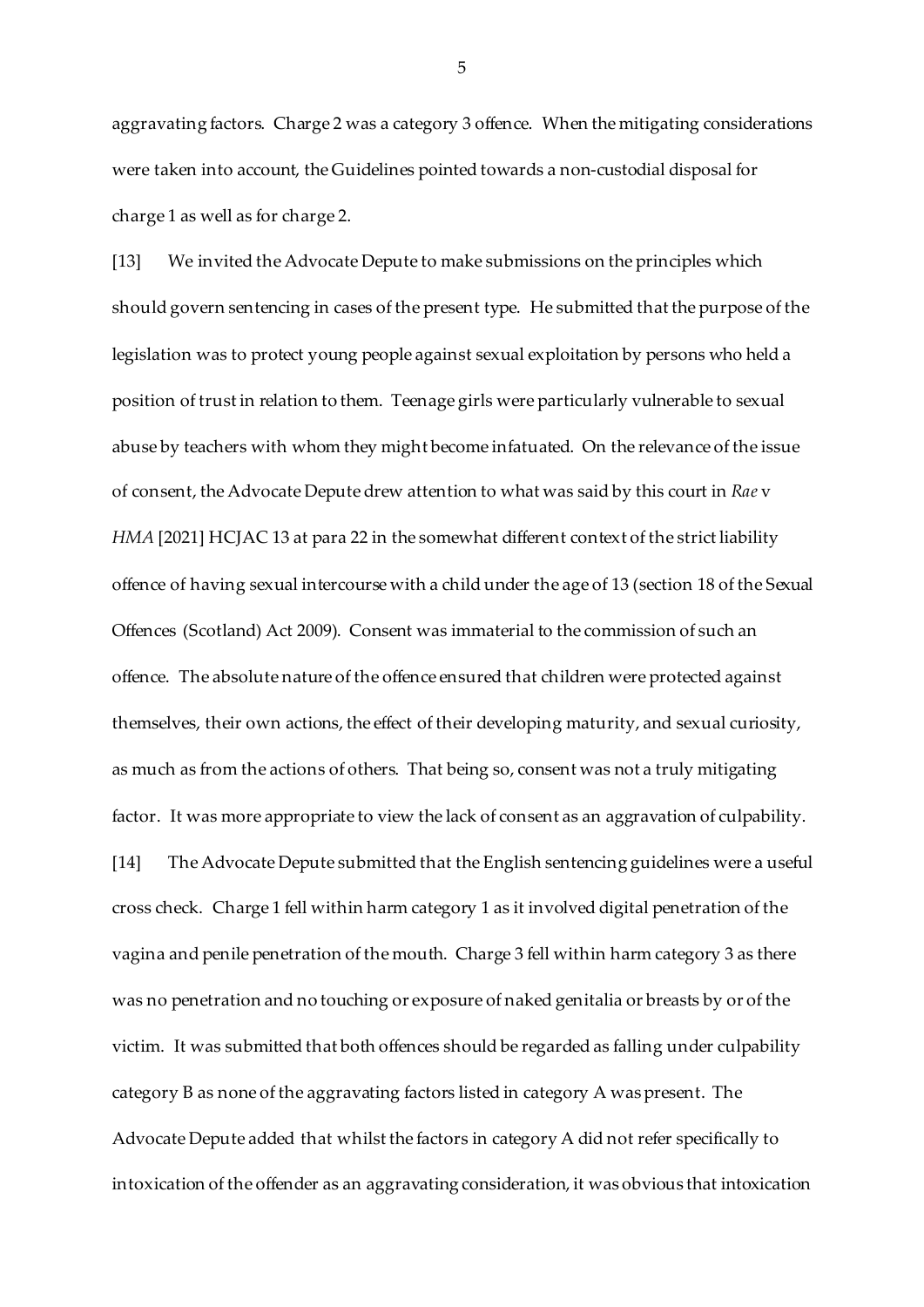should be treated as an aggravation. The starting point for a category 1B offence was 1 year's custody with a range of 26 weeks to 18 months. The starting point for a category 3B offence was a medium level community order with a range of low level community order to high level community order.

[15] The Advocate Depute also drew our attention to the case of *W* v *HMA* [2016] HCJAC 44. There the appeal against conviction was allowed but this court said the following at paragraph 26:

"Parliament has decided that where a relationship of trust exists such conduct should constitute an offence regardless of whether the complainer consents or not. Effectively, any consent is invalidated if the conditions in section 42 apply. Thus, a complainer may consent, but the offence would nevertheless be committed…"

[16] We begin our analysis by examining briefly the cases from the Court of Appeal of England and Wales which were cited to us. In *Hubbard* the appellant, a secondary school teacher, pleaded guilty to three counts of abusing a position of trust contrary to section 3 of the 2000 Act. The victim was a girl of 15; she had personal problems. Sexual intercourse took place on three occasions. The appellant was sentenced to 2 years' imprisonment on each count concurrently, with an extension period of 2 years. The Court of Appeal upheld the sentence. It regarded the case as a serious one. The object of the statutory provisions was to control the activities of people who were in a position of responsibility and trust over others.

[17] In *MacNicol* a teacher pleaded guilty to two offences contrary to section 3 of the 2000 Act. He began a consensual sexual relationship with a 16 year old pupil. The relationship, though serious, was short of intercourse. They exchanged cards and text messages. When arrested the appellant made full and frank admissions. He also admitted having intercourse with another 16 year old girl at the school. That relationship had begun with exchanges of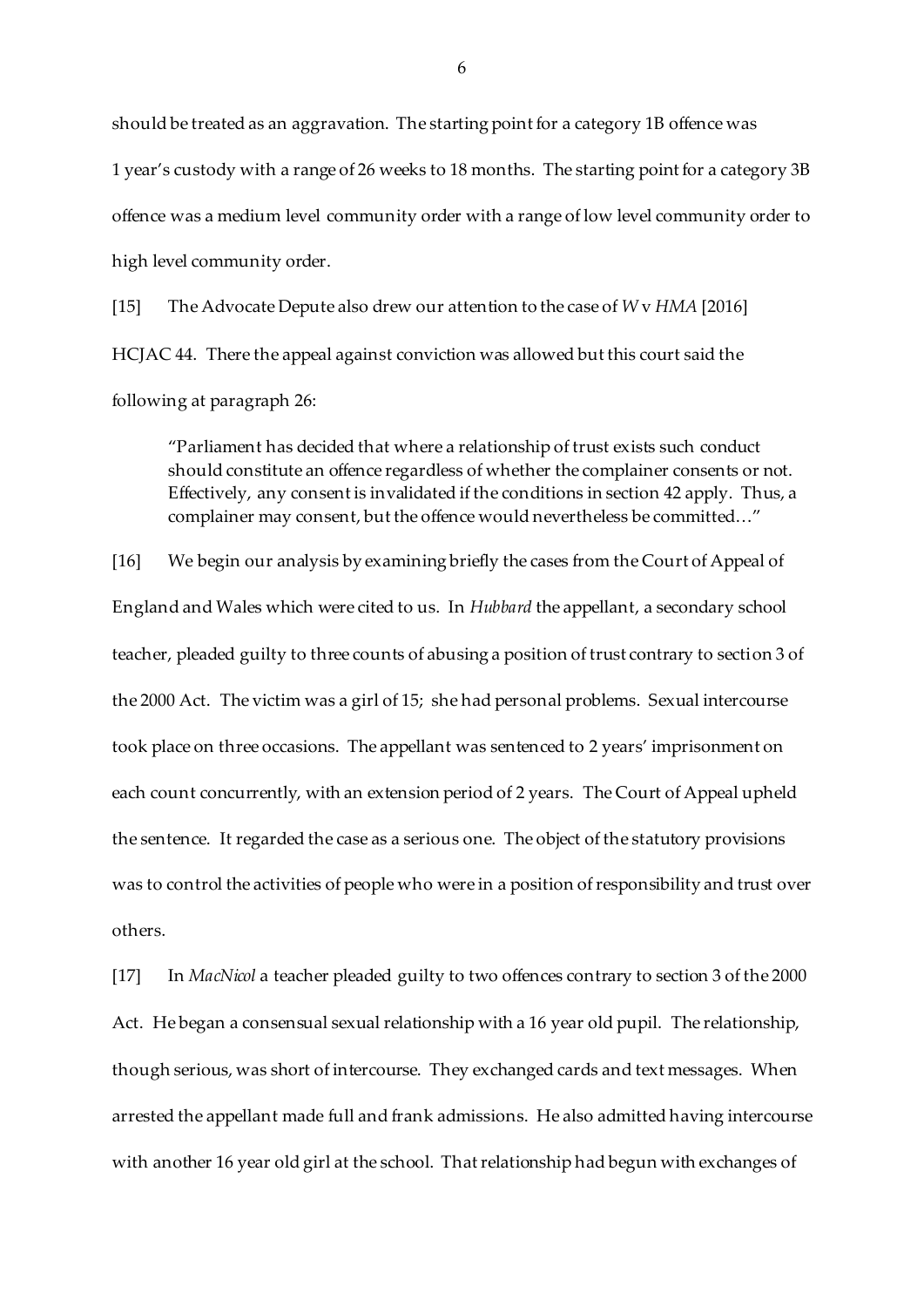text messages; it culminated in a single act of intercourse, which was fully consensual. The appellant was sentenced to concurrent terms of 15 months' imprisonment with an extended licence period of 33 months. The Court of Appeal declined to interfere with the sentences. [18] In *Battenbo* the appellant pleaded guilty to two counts of sexual assault and one count of sexual intercourse with a girl under the age of 16. She had been a pupil at the school where the appellant was a science teacher. The sentencing judge imposed a total period of 2 years' imprisonment. On appeal this was reduced to 12 months. Only one girl had been involved, the amount of sexual activity was relatively limited, and the sexual offending all took place with the full consent and encouragement of the victim.

[19] It is not easy to draw a direct comparison between the circumstances which arose in these English cases and those of the present case. We note that *Hubbard* involved full sexual intercourse on three occasions; it may therefore be regarded as a more serious case, but it attracted a longer sentence than that imposed on the appellant. *MacNicol* resulted in a sentence of the same length as imposed on the appellant, but it appears to have involved some degree of grooming and there was a single episode of full intercourse with one victim and serious sexual activities with the other. It too may be seen as a somewhat more serious case than the present one. As for *Battenbo* there was only one victim and relatively limited sexual activity. The sentence was 3 months lower than that imposed on the appellant. While the comparison exercise was of some limited assistance, each case must turn on its own facts.

[20] As the Sheriff aptly observed, both offences in the present case involved serious breaches of trust by the appellant. The sexual activity in charge 1 included digital penetration of the victim's vagina and penile penetration of her mouth. At the time he committed both offences the appellant was under the influence of alcohol. Annex A to the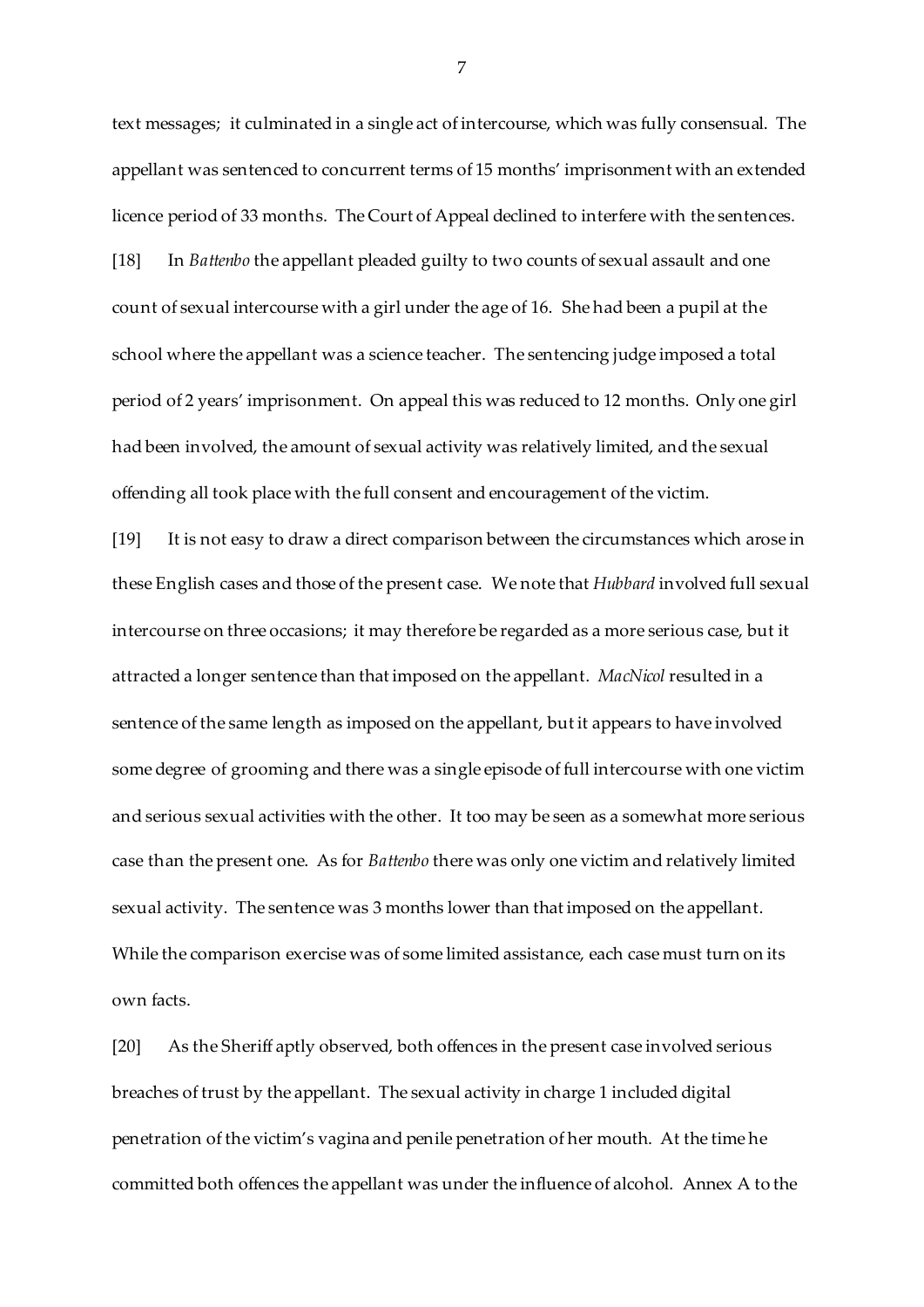Sentencing Council for Scotland's "The Sentencing Process" Guideline and the Sentencing Council for England and Wales "Overarching Guidelines" both recognise that a perpetrator's voluntary intoxication can be an aggravating factor. We have no doubt that in the present case the appellant's intoxication was a significant aggravating feature.

[21] As we have already mentioned, we consider that the Sheriff was well-founded in his view that the offences involved some degree of premeditation on the part of the appellant. In the case of charge 1 he engineered a situation in which he found himself alone with the victim. So far as charge 2 is concerned, the appellant repeatedly invited the victim to accompany him to a secluded place after he had kissed her.

[22] It is important also to note that the appellant has expressed no remorse for what he did. He did not admit the offences and he continues to protest his innocence. The victims required to give evidence. In these respects his position differs from the positions of the appellants in the English cases to which we have referred.

[23] On the other hand, we accept that there was no grooming of either victim. We note also that at the time of the offence in charge 1 the appellant was not yet 24 and was therefore still a relatively immature young man, and that the age difference between him and his victim was less than 7 years.

[24] The purpose of the statutory offences of which the appellant stands convicted is to protect impressionable young people under the age of 18 from the possible consequences of infatuation with their teachers and others who are entrusted with their care and welfare. The aim of the legislation is to control the sexual activities of persons who hold positions of trust and who have responsibility for children. Regrettably, it is a not uncommon feature of such cases that the offender is a person, like the appellant, who is otherwise of good character.